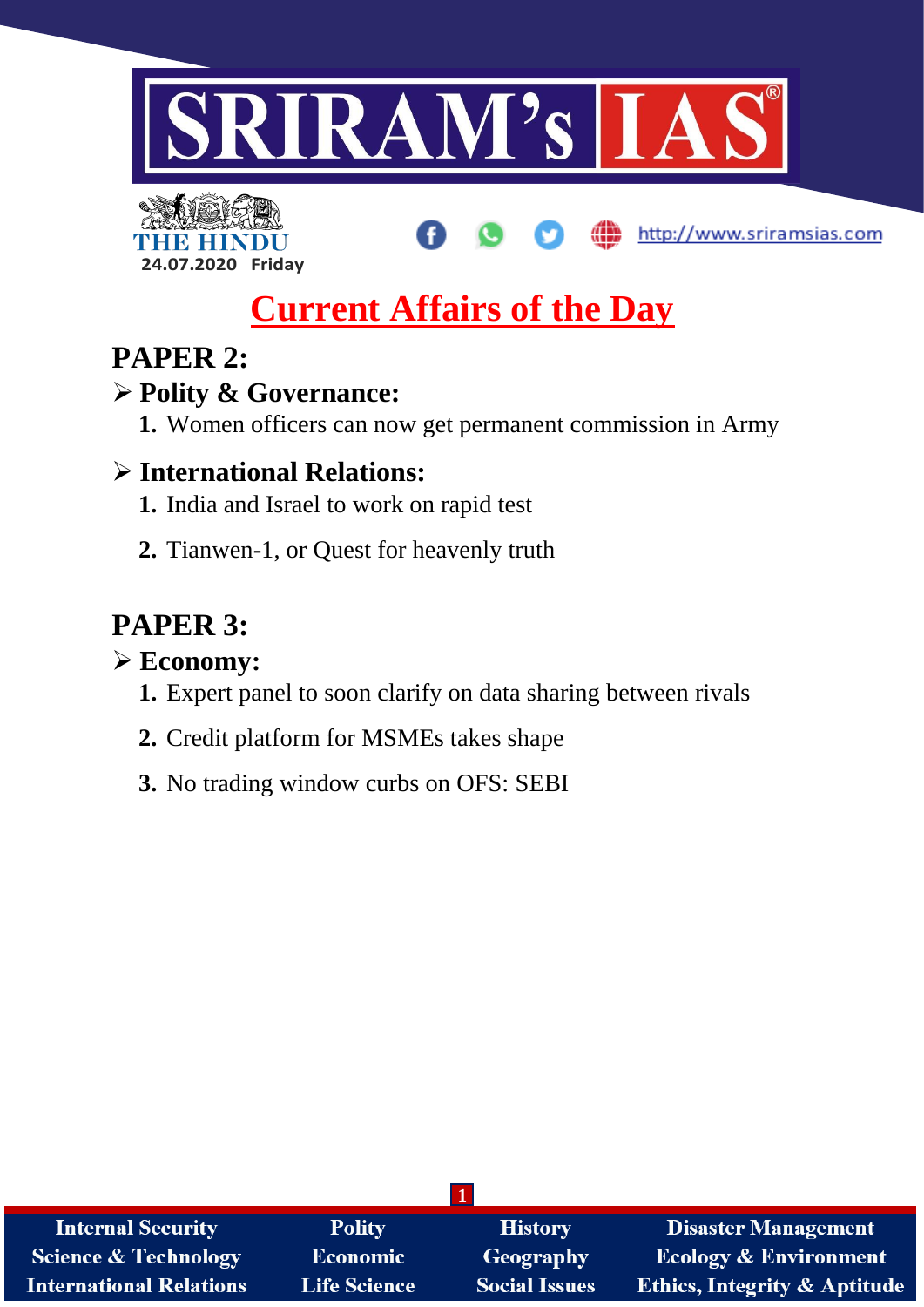

http://www.sriramsias.com

### THE HINDL **24.07.2020 Friday**

#### **Women officers can now get permanent commission in Army**

 $\triangleright$  The Ministry of Defence has issued the formal Government Sanction Letter for grant of permanent commission (PC) to women officers in the Army.

#### **10 streams:**

- $\triangleright$  The order specifies the grant of permanent commission to SSC women officers in all the 10 streams in which they presently serve — Army Air Defence, Signals, Engineers, Army Aviation, Electronics and Mechanical Engineers, Army Service Corps, Army Ordnance Corps and Intelligence Corps, in addition to the existing streams of Judge and Advocate General and Army Educational Corps.
- $\triangleright$  The order follows a Supreme Court verdict in February that directed the government that women officers be granted PC and command postings in all services other than combat.
- Following this, Army chief Gen. Manoj Naravane said it was an enabling one and gave a lot of clarity on how to move forward. He stated that the same procedure for male SSC officers would be followed for women to give permanent commission.
- $\triangleright$  About 322 women officers had approached the top court and the issue of command postings came up in the discussion on subsequent avenues after the grant of PC.

#### **India and Israel to work on rapid test**

- $\triangleright$  In the next few weeks, a special flight from Israel will land in India with a team of high-ranking Israeli Defence Ministry research and development team to develop rapid testing for COVID-19 in under 30 seconds along with their Indian counterparts.
- $\triangleright$  The flight will also bring breakthrough emerging Israeli technologies for combating COVID-19, which have been donated by the Israeli Foreign Ministry (MFA) and private sector, meant to bolster India's response to the outbreak. Finally, the plane will deliver mechanical ventilators which were given special permission by the Government of Israel for export to India.

| <b>Internal Security</b>        | <b>Polity</b>       | <b>History</b>       | <b>Disaster Management</b>              |
|---------------------------------|---------------------|----------------------|-----------------------------------------|
| <b>Science &amp; Technology</b> | <b>Economic</b>     | Geography            | <b>Ecology &amp; Environment</b>        |
| <b>International Relations</b>  | <b>Life Science</b> | <b>Social Issues</b> | <b>Ethics, Integrity &amp; Aptitude</b> |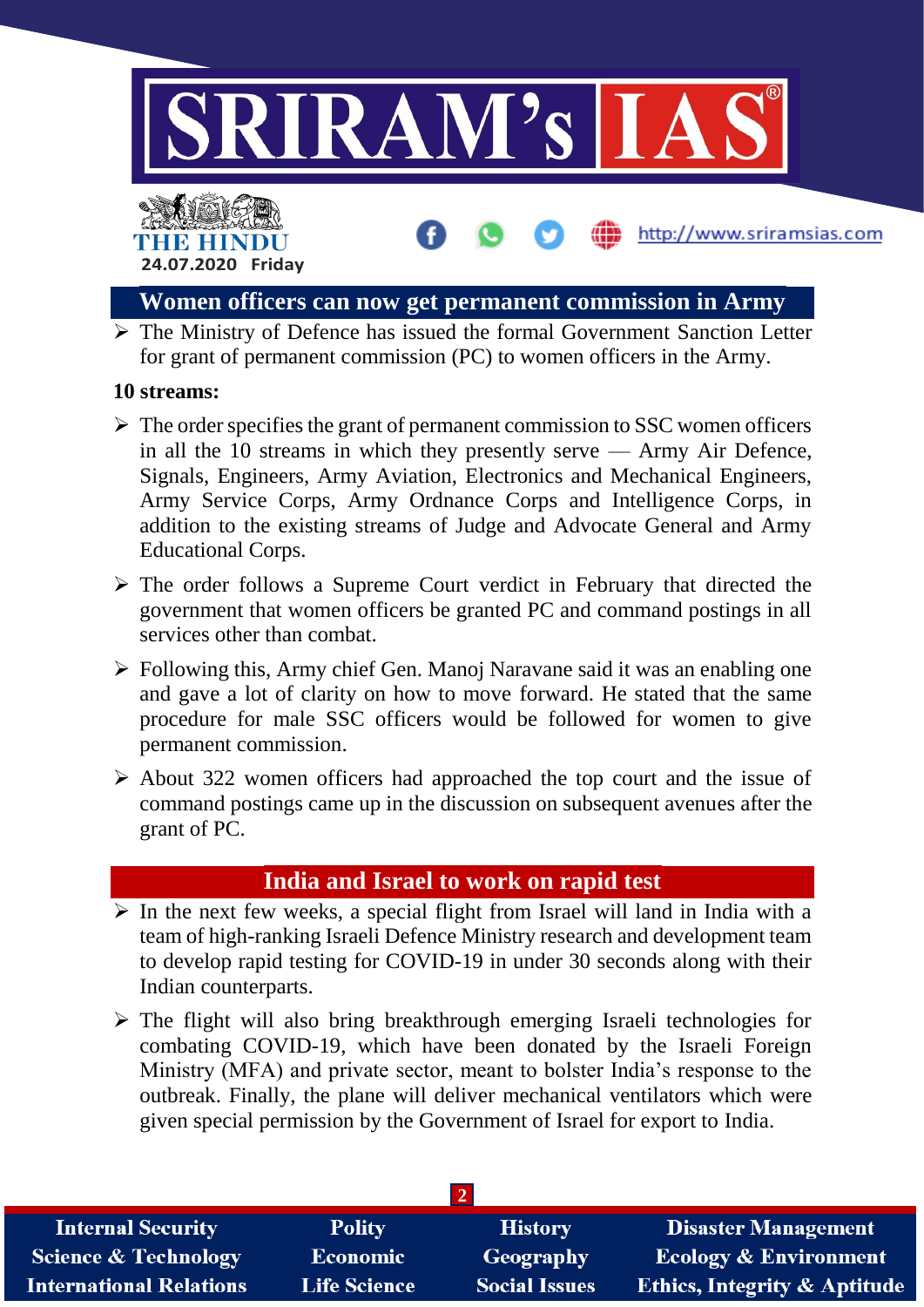

 The Israeli delegation led by the Directorate of Defense Research and Development in the Ministry of Defense, will conduct a series of tests to determine the effectiveness of a number of rapid diagnostic solutions along with Indian scientists and the Defence Research and Development Organisation (DRDO).

#### **New technologies:**

- $\triangleright$  The technologies to be tested in India include an artificial intelligence based online voice test and breathalyser test, isothermal testing and testing using polyamino acids. The voice test analyses recording of a human voice and aims to identify changes in the patient's voice and/or deterioration in the condition of his/her respiratory system as part of system developed for detecting the virus using Terra-Hertz (THZ) waves.
- $\triangleright$  Isothermal testing allows detection of the virus in a saliva sample with the help of a chemical reaction and produces a result within 30 minutes, while testing using Polyamino acids too detects virus proteins in a saliva sample in a few minutes.

#### **China launches ambitious Mars mission**

#### **Tianwen-1, or Quest for heavenly truth:**

- China launched its most ambitious Mars mission yet on Thursday in a bold attempt to join the U.S. in successfully landing a spacecraft on the red planet.
- A Long March-5 carrier rocket took off under clear skies around 12-40 p.m. from Hainan Island, south of China's mainland.
- $\triangleright$  China's space agency said that the rocket carried the probe for 36 minutes before successfully placing it on the looping path that will take it beyond Earth's orbit and eventually into Mars' more distant orbit around the sun.
- $\triangleright$  China's tandem spacecraft with both an orbiter and a rover will take seven months to reach Mars, like the others. If all goes well, Tianwen-1, or "quest for heavenly truth," will look for underground water, if it's present, as well as evidence of possible ancient life.
- $\triangleright$  It marked the second flight to Mars this week, after a UAE orbiter blasted off on a rocket from Japan on Monday. And the U.S. is aiming to launch

| <b>Internal Security</b>        | <b>Polity</b>       | <b>History</b>       | <b>Disaster Management</b>              |
|---------------------------------|---------------------|----------------------|-----------------------------------------|
| <b>Science &amp; Technology</b> | <b>Economic</b>     | Geography            | <b>Ecology &amp; Environment</b>        |
| <b>International Relations</b>  | <b>Life Science</b> | <b>Social Issues</b> | <b>Ethics, Integrity &amp; Aptitude</b> |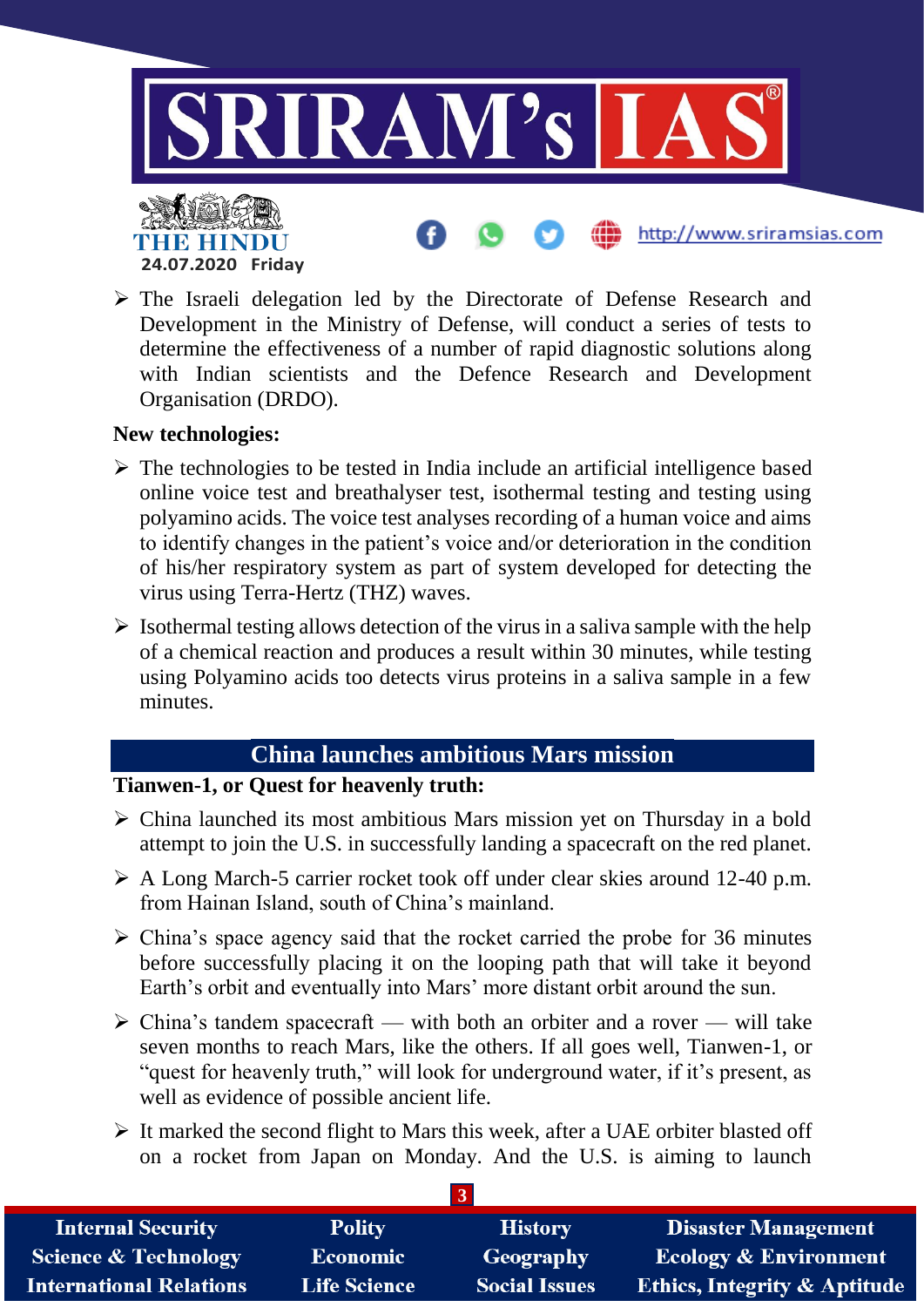

Perseverance, its most sophisticated Mars rover ever, from Cape Canaveral, Florida, next week.

#### **Solo attempt:**

**24.07.2020 Friday**

- This isn't China's first attempt at Mars. In 2011, a Chinese orbiter accompanying a Russian mission was lost when the spacecraft failed to get out of Earth's orbit after launching from Kazakhstan, eventually burning up in the atmosphere.
- $\triangleright$  This time, China is going at it alone. It also is fast-tracking, launching an orbiter and rover on the same mission instead of stringing them out.
- $\triangleright$  Landing on Mars is notoriously difficult. Only the U.S. has successfully landed a spacecraft on Martian soil, doing it eight times since 1976.

#### **Expert panel to soon clarify on data sharing between rivals**

- $\overline{\triangleright}$  S. Gopalakrishnan, the Infosys co-founder and angel investor who is heading the expert committee on Non-personal Data Governance Framework, on Thursday said the committee would soon come out with some clarificatory points on sharing of such data between competing businesses or organisations.
- $\triangleright$  In case of any dispute over fairness of the request to share non-personal data, the non-personal data authority would be the arbitrator.
- $\triangleright$  The government has invited feedback from the public on the draft report prepared by the expert panel, which was set up in September last year, to deliberate on framing rules for non-personal data governance. The government had fixed August 13 as the last date for submission of the feedback, following which the committee would finalise the report.

#### **Credit platform for MSMEs takes shape**

 $\triangleright$  A countrywide pilot of the newly-developed credit protocol infrastructure for the democratisation of credit will start within a fortnight, said a think tank, Indian Software Products Industry Round Table (iSPIRT), that developed the platform.

| <b>Internal Security</b>       | <b>Polity</b>       | <b>History</b>       | <b>Disaster Management</b>              |
|--------------------------------|---------------------|----------------------|-----------------------------------------|
| Science & Technology           | <b>Economic</b>     | Geography            | <b>Ecology &amp; Environment</b>        |
| <b>International Relations</b> | <b>Life Science</b> | <b>Social Issues</b> | <b>Ethics, Integrity &amp; Aptitude</b> |